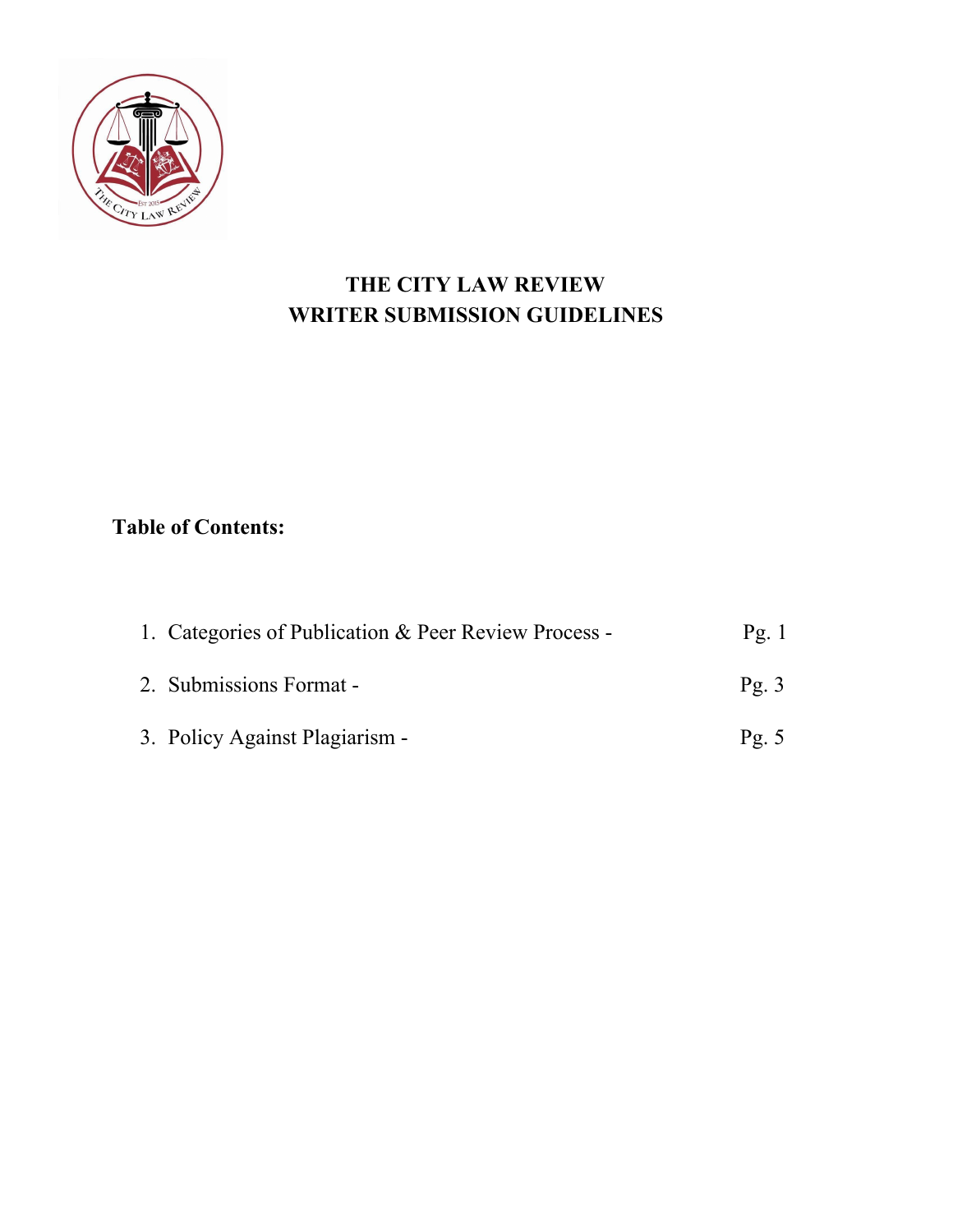### **1. CATEGORIES OF PUBLICATION & PEER-REVIEW PROCESS:**

1.1 Before submitting a manuscript to the City Law Review, please ensure you are aware of the Law Review's aims and scope. The City Law Review's primary objective is to publish a Law Review of legal scholarship. The Law Review publishes annually in March and will only accept manuscripts within the remit of legal studies.

1.2 The City Law Review accepts submissions in the following 4 categories:

1.2.1 Essays must be 2000 – 5000 words in length, inclusive of footnotes.

1.2.2 Articles should be 5001-10,000 words in length, inclusive of footnotes.

> 1.2.3 Letters to the Editor should be approximately 850-1000 words in length, inclusive of footnotes. They are legal opinion pieces on areas of contemporary legal relevance.

1.2.4 Case notes should be 1,000-2,000 words in length, inclusive of footnotes.

## **( Please note that footnotes should provide necessary citations and should not be used as an opportunity to include excessive additional text.)**

1.2.5 Book Reviews are not accepted and will not be published.

1.3 The City Law Review welcomes submissions relating to any relevant area of law and reserves the right to reject submissions at any stage of the process should they fall outside the remit of legal studies through a system of majority voting. The Law Review's Editor-in-chief is able to authorise an executive veto at any stage of this process.

1.4 All submissions and enquiries must be sent to **citylawreview@city.ac.uk** and to no other address associated with the City Law School. Please note that the Editorial Board considers all submissions until the 1st of November every year, submissions that supersede that deadline will be considered for the following year's publication. Earlier submissions have a better chance of being published, so potential contributors are highly encouraged to submit as early as possible. Late submissions may be considered at the Editorial Board's or Editor-in-chief's discretion.

1.5 The Editorial Board will select works for publication on a purely meritocratic basis. Only the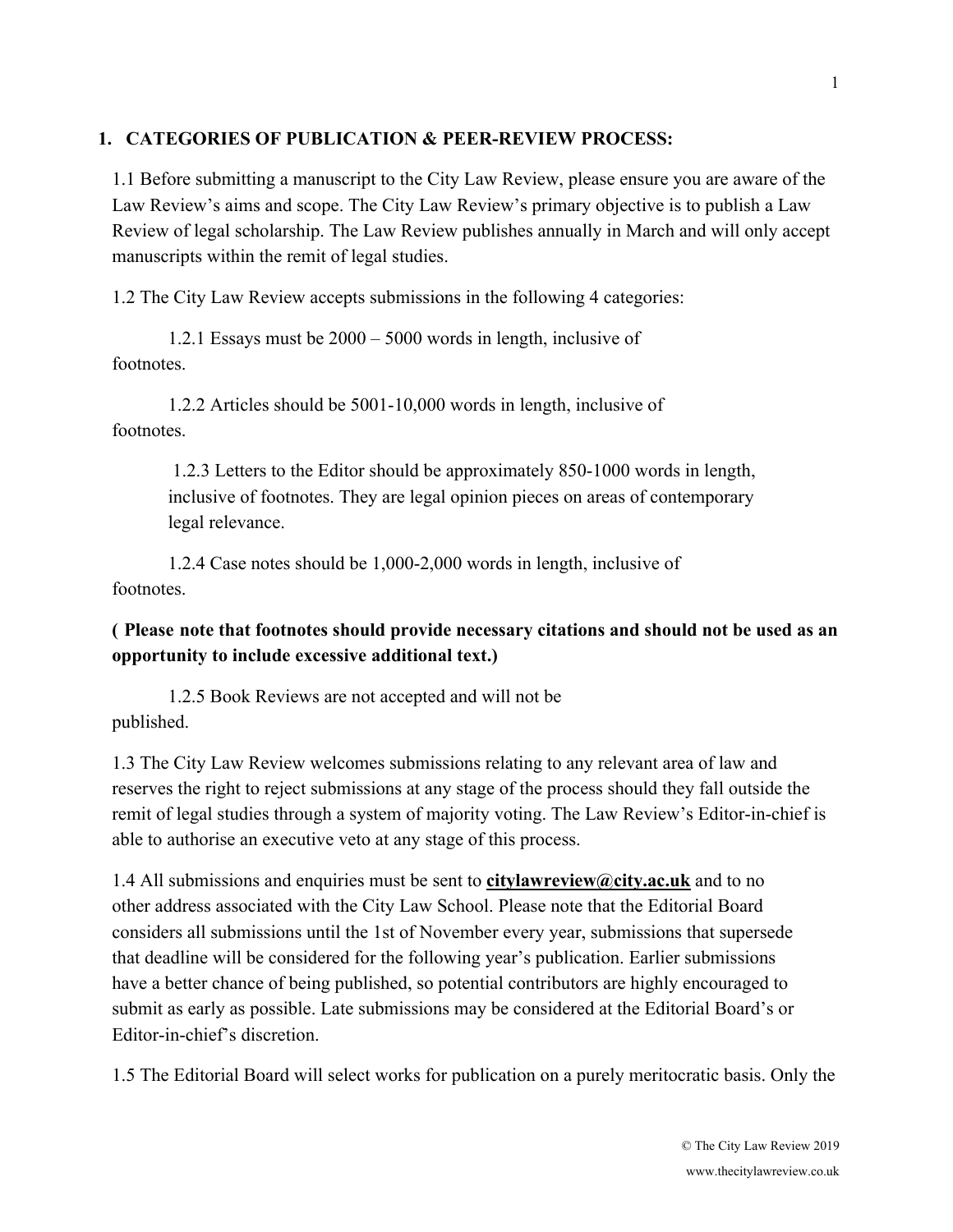Editor-in-chief is privy to the identities of those submitting potential abstracts for the Law Review and is sworn to uphold the integrity of the process. During the editorial process, all submissions will be anonymised and voted on by the Editorial Board on merit alone. The Editorial Board's decision is final.

1.6 Following the approval of potential abstracts, the Editorial Board is notified of the identities of authors. The Law Review uses a process of single-blind peer-review thereafter, keeping the identity of the reviewer anonymous, but the authors name and affiliation will remain on the paper.

1.7 The City Law Review is not bound by the advice of the academic advisory board and reserves the right to publish what it wishes.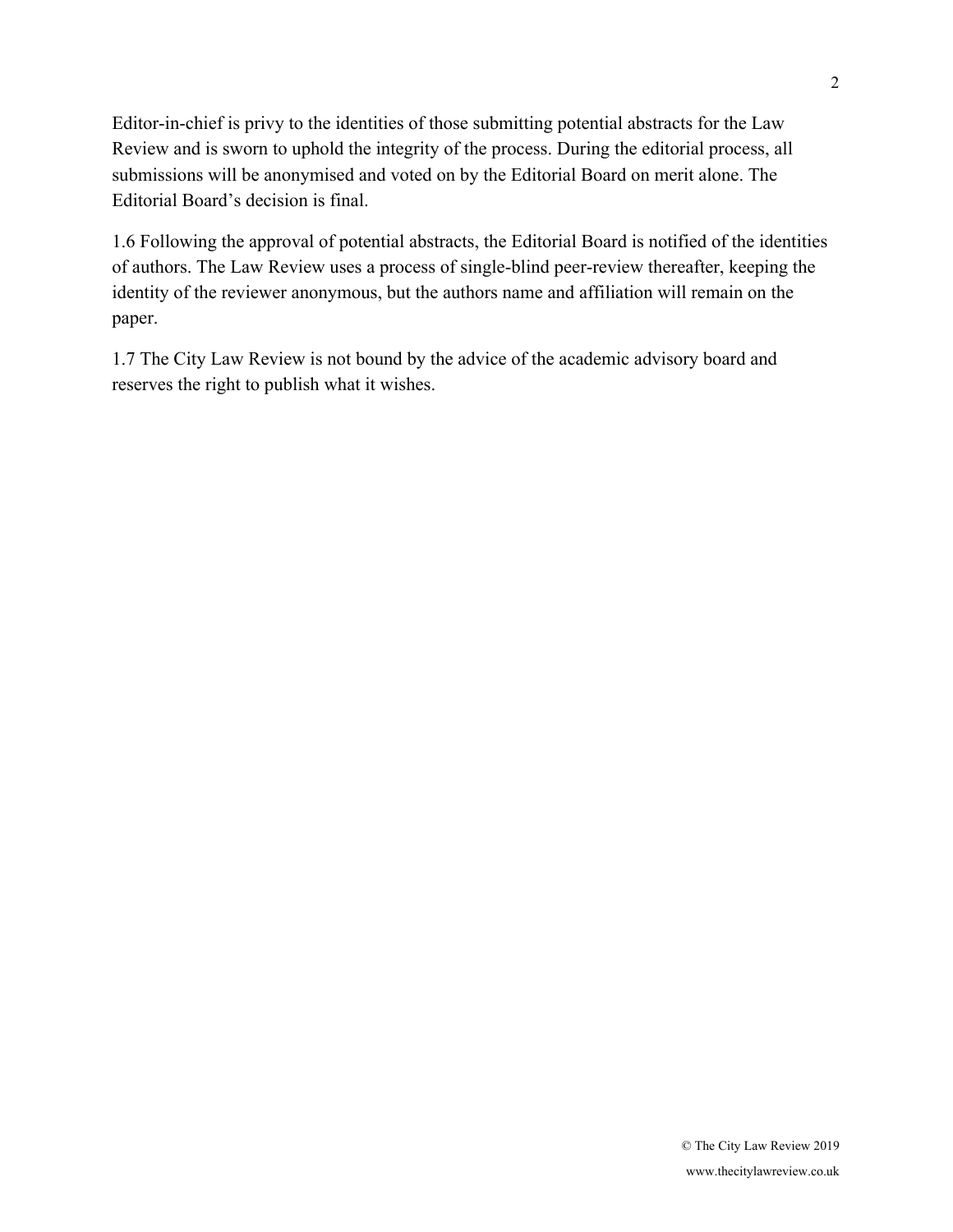#### **2. SUBMISSIONS FORMAT**

2.1 The Law Review kindly requests that all submissions be sent using a Microsoft Word format (.doc or .docx) and sent as an email attachment.

2.2 Cover Page: The Law Review requests the first page of your submission to be a cover page. On this page, please list the title of the submission, the category of the submission, the author's full name, and a short description containing the following information:

(i) the stage of the author's studies (which year, what academic programme, affiliation) or career,

(ii) area(s) of interest, practice or specialty in the law, and

(iii) the context in which the work was written (e.g. for a class, for a competition, in response to a recent judicial decision, out of personal interest etc.).

In addition, please include the final word count on the cover page.

2.3 Abstract: If you are submitting an article (as opposed to a case note or letter to the editor), you must include an abstract immediately preceding your article's introduction. The abstract should consist of: one or two brief sentences stating the legal problem, a summary of your main arguments, and your conclusion. The abstract should not exceed 250 words.

2.4 Title, Headings and Subheadings: The title should be centered, capitalised and bold. Headings and subheadings should be bold.

2.5 Formatting: For the main body of the submission, please use 1-inch margins, size 12, Times New Roman, 1.5 line spacing. Paragraphs should be indented and with no extra space in between. For footnotes, use Times New Roman, size 10. Please include the page number at the top right-hand corner on each page.

2.6 Citation: All citations must be made using Oxford University Standard for the Citation of Legal Authorities (OSCOLA). Citations are to be made in the footnotes (not endnotes). No bibliography is required. Full citation must be used when the source first appears. The Editorial Board expects that all references are properly attributed and cited and may ask the authors of successful submissions to correct citations which do not comply with OSCOLA.

2.7 Style: Please refer to the Cambridge Law Review Redbook for style guidelines.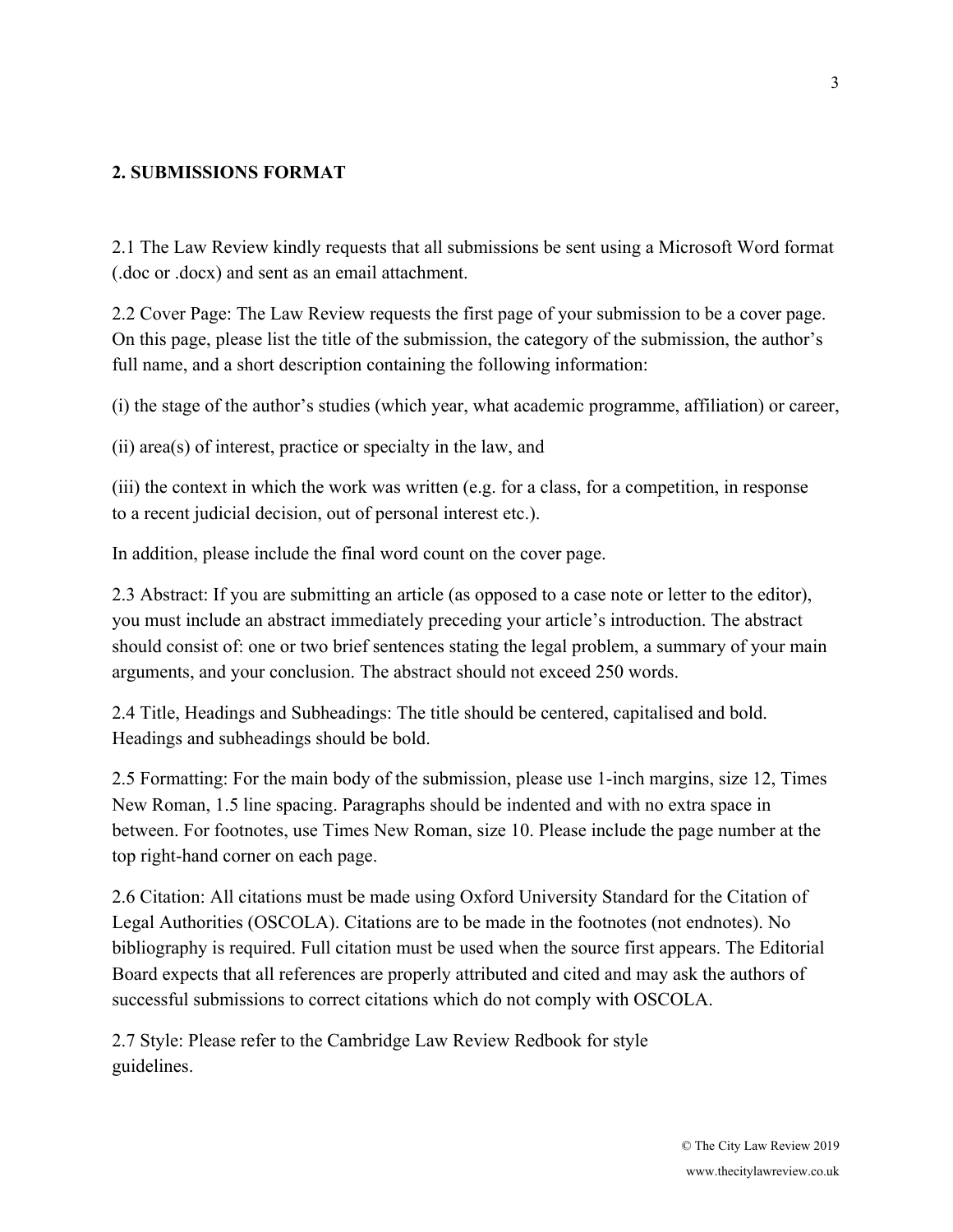2.8 Figures and Tables: Figures and Tables can be included only if they are essential to the content of the submission. Please keep in mind that everything will be printed in black and white.

2.9 For a better chance of being published, the Editorial Board strongly encourages that all potential contributors double-check their work (including spellings, grammar, matters of fact, citations) before submitting.